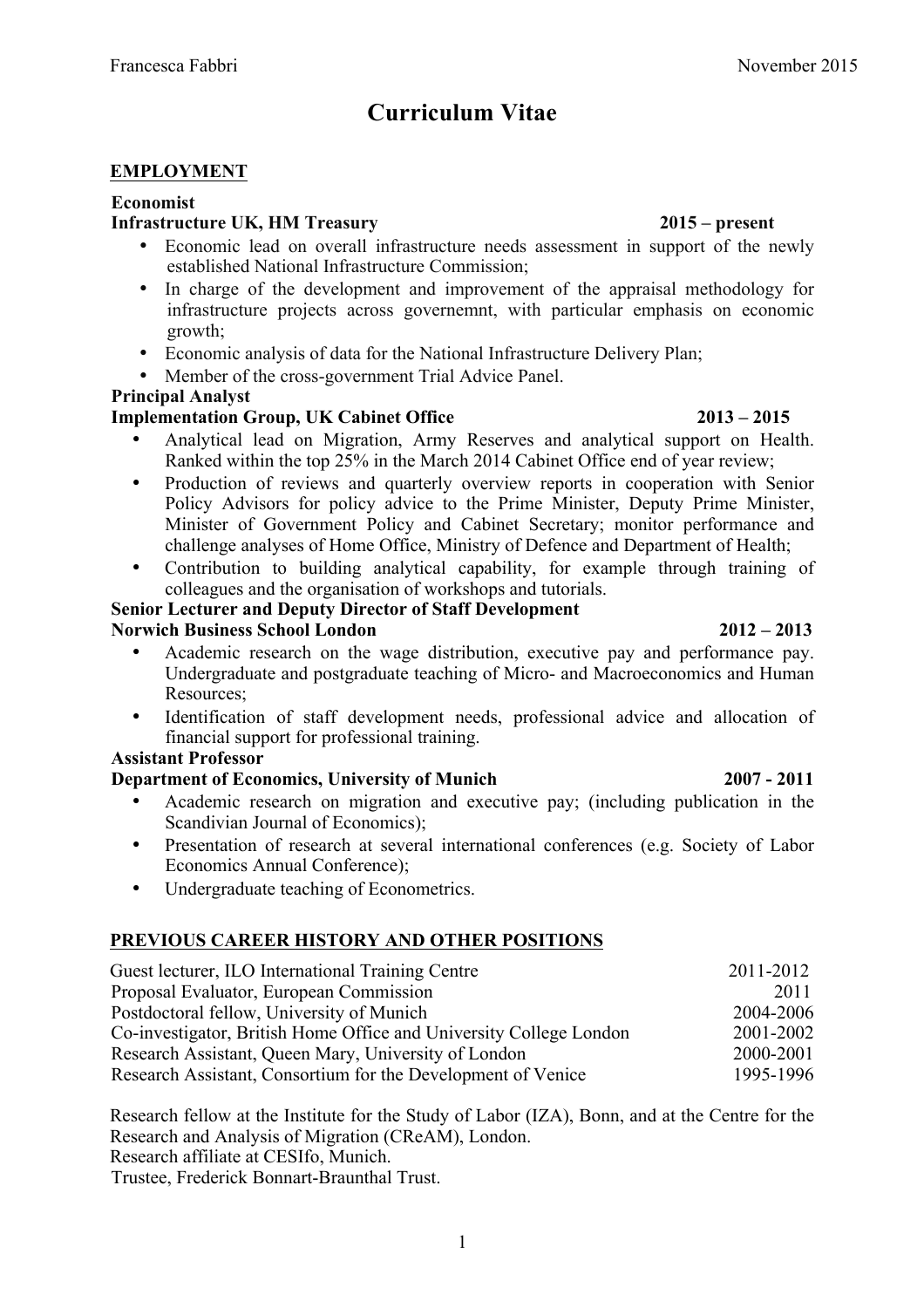## **EDUCATION**

| Ph.D. in Economics, University College London             | 2004 |
|-----------------------------------------------------------|------|
| MSc. in Economics, University College London              | 1997 |
| Laurea in Economia, Università Ca' Foscari, Venice, Italy | 1995 |

### **PUBLICATIONS**

#### *Published papers*

"What Explains the Rise in Executive Pay in Germany? A Panel Data Analysis for 1977- 2009", with D. Marin, forthcoming in *The Scandinavian Journal of Economics.*

"Racial Harassment, Ethnic Concentration and Economic Conditions", with C. Dustmann, I. Preston, *The Scandinavian Journal of Economics*, 113(3), pages 689-711, 2011.

- "Gender and Ethnicity Married Immigrants in Britain", with C. Dustmann, *Oxford Review of Economic Policy*, 21(3), pages 462-484, 2005.
- "Immigrants in the British labour market", with C. Dustmann, *Fiscal Studies*, 26(4), pages 423-470, 2005.
- "The Impact of Immigration on the British Labour Market", with C. Dustmann and I. Preston, *Economic Journal*, 115(507), pages F324-F341, 2005.
- "Does Nationality of Ownership Matter for Labor Demands?", with J. Haskel and M. Slaughter, *Journal of the European Economic Association*, 1(2-3), pages 698-707, 2003.
- "Language Proficiency and Labour Market Performance of Immigrants in the UK", with C. Dustmann, *Economic Journal*, 113(489), pages 695-717, 2003.

#### *Chapters in books*

- "Employment, Participation and Wages of White and Minority Immigrants in Britain", with C. Dustmann, in *Immigration*, ed. B. Roche, The Smith Institute, London, 2005.
- "The Economics of Migration", with C. Dustmann, in *Manuale di Economia del Lavoro* (*Handbook of Labour Economics*), eds. G. Brunello and C. Lucifora, Il Mulino, 2001.
- "Gender wage differentials in Italy", in *IV Report on Income Distribution and Redistribution in Italy* – National Centre for the Economics of Labour (CNEL), ed. N. Rossi, Il Mulino, 1998.
- "Castes, not classes", with N. Rossi, in *Education in Italy: only a piece of paper?*, ed. N. Rossi, Il Mulino, 1996.

#### *Reports*

- "Labour Market Performance of Immigrants in the UK Labour Market", with C. Dustmann, I. Preston and J. Wadsworth, Home Office Online Report 05/03, 2003 (http://www.homeoffice.gov.uk/rds/pdfs2/rdsolr0503.pdf).
- "The Local Labour Market Effects of Migration in the UK", with C. Dustmann, I. Preston, and J. Wadsworth, Home Office Online Report 06/03, 2003 (http://www.homeoffice.gov.uk/rds/pdfs2/rdsolr0603.pdf).

### **MAIN CONFERENCES AND INVITED LECTURES**

CESIfo conference on Employment and Social Protection, Munich (2012); Society of Labor Eonomics Annual Conference, Vancouver (2011); International Food Policy Research Institute (IFPRI), Washington, SCience, Innovation, FIrms and markets in a GLObalized World Meeting, Budapest (2010); European Society for Population Economics Annual Conference, London (2008); European Society for Population Economics Annual Conference, Chicago, (2007); Royal Economic Society Annual Conference, Nottingham (2006); Universitat Autonoma de Barcelona, Universidad Carlos III. Madrid (2003); Econometric Society European Meeting and European Economic Association, Santiago de Compostela (1999).